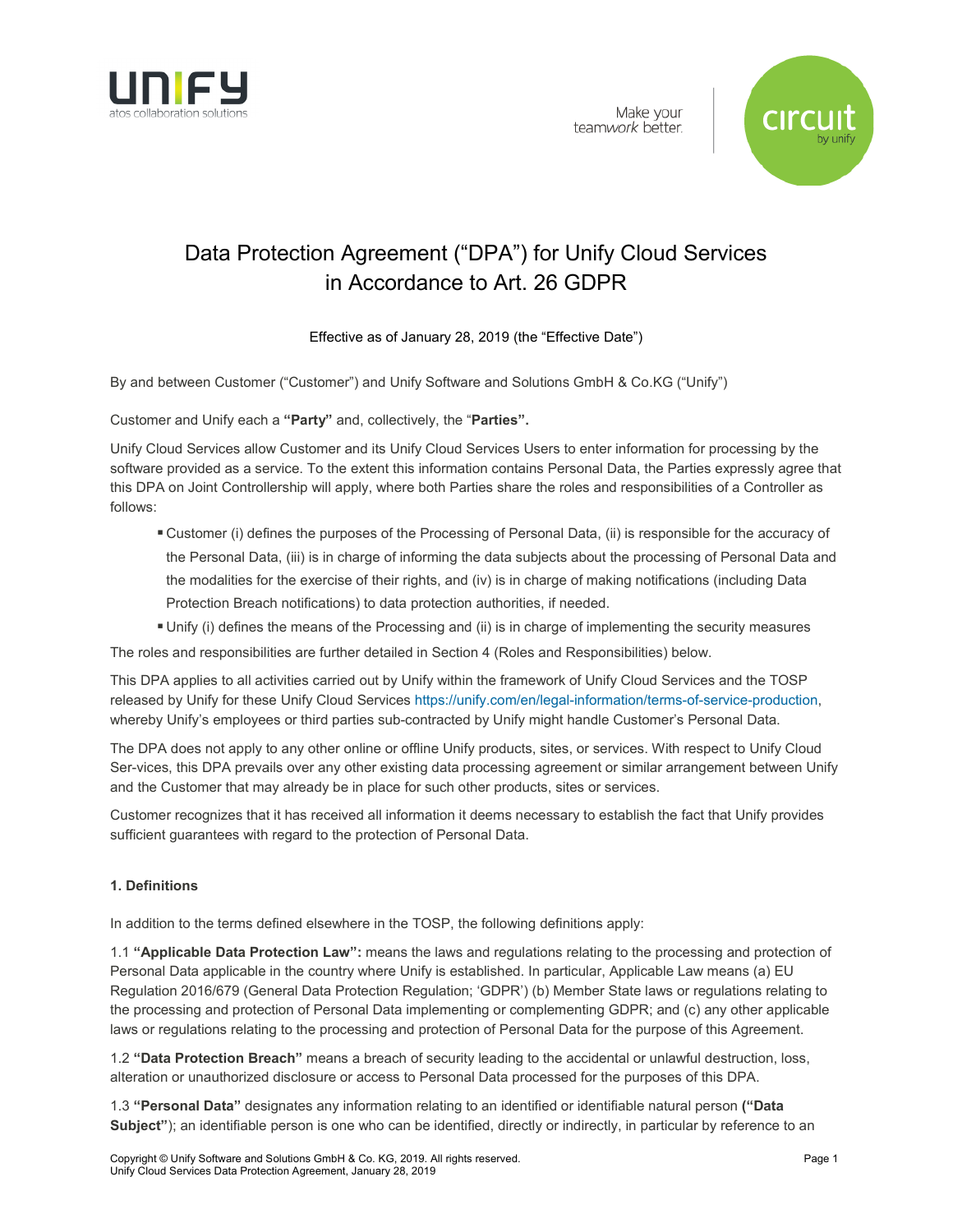

identification number or to one or more factors specific to his/her physical, physiological, mental, economic cultural or social identity.

1.4 **"Processing"** or **"Processes"** means any operation or set of operations which is performed upon Personal Data, whether or not by automatic means, such as collection, storage, adaptation or alteration, retrieval, consultation, use, disclosure by transmission, dissemination or otherwise making available, alignment or combination, restriction, erasure or destruction.

1.5 **"Controller"** means the legal person or entity which alone or jointly with others, determines the purposes and means of Processing of Personal Data.

## **2. Categories of Personal Data:**

The following categories of Personal Data are generally collected, processed by Unify to perform the Services under the TOSP:

- **Profile Data: Personal Data of Unify Cloud Services Users (Users) create, in particular their user name,** password, email address, access rights;
- Activity Data: Personal Data derived from User's use of Unify Cloud Services, in particular call journal data, content deletion or change records or data relating to service usage (e.g. used end-points) by a user to the extent that such data was not anonymized in order to generate aggregated Usage Data
- Transient and Session Data: Personal Data which are not stored on Unify Cloud Services (such as presence or location information) or which are tied to a log-on session on Unify Cloud Services (e.g. IP ad-dresses)

Excluded from this DPA are the following categories of Personal Data:

- Personal Data of third parties individuals which Users of Unify Cloud Services may enter into Unify Cloud Services via text posts, document upload or voice recordings. Such data cannot be recognized by Unify Cloud Services as Personal Data.
- Personal Data of third parties individuals which Users of Unify Cloud Services may enter into their phone devices, such as into private address books. Such data are not stored in or processed by Unify Cloud Services but reside only on the Users' phone, outside of Unify Cloud Services.

Customer is advised to govern the usage with regards to such Personal Data of Unify Cloud Services by appropriate data protection policies.

## **3. Categories of Data Subjects:**

The following categories of Data Subjects are affected by the processing of their Personal Data within the framework of this DPA:

- **Tenancy Users in Customer's Cloud Services Tenancy,**
- Cross-Tenancy Users with access into Customer's Cloud Services Tenancy (only Activity Data kept in Customer's Cloud Services Tenancy)
- Session Guests Users with access into Customer's Cloud Services Session

### **4. Roles and Responsibilities of Customer and Unify**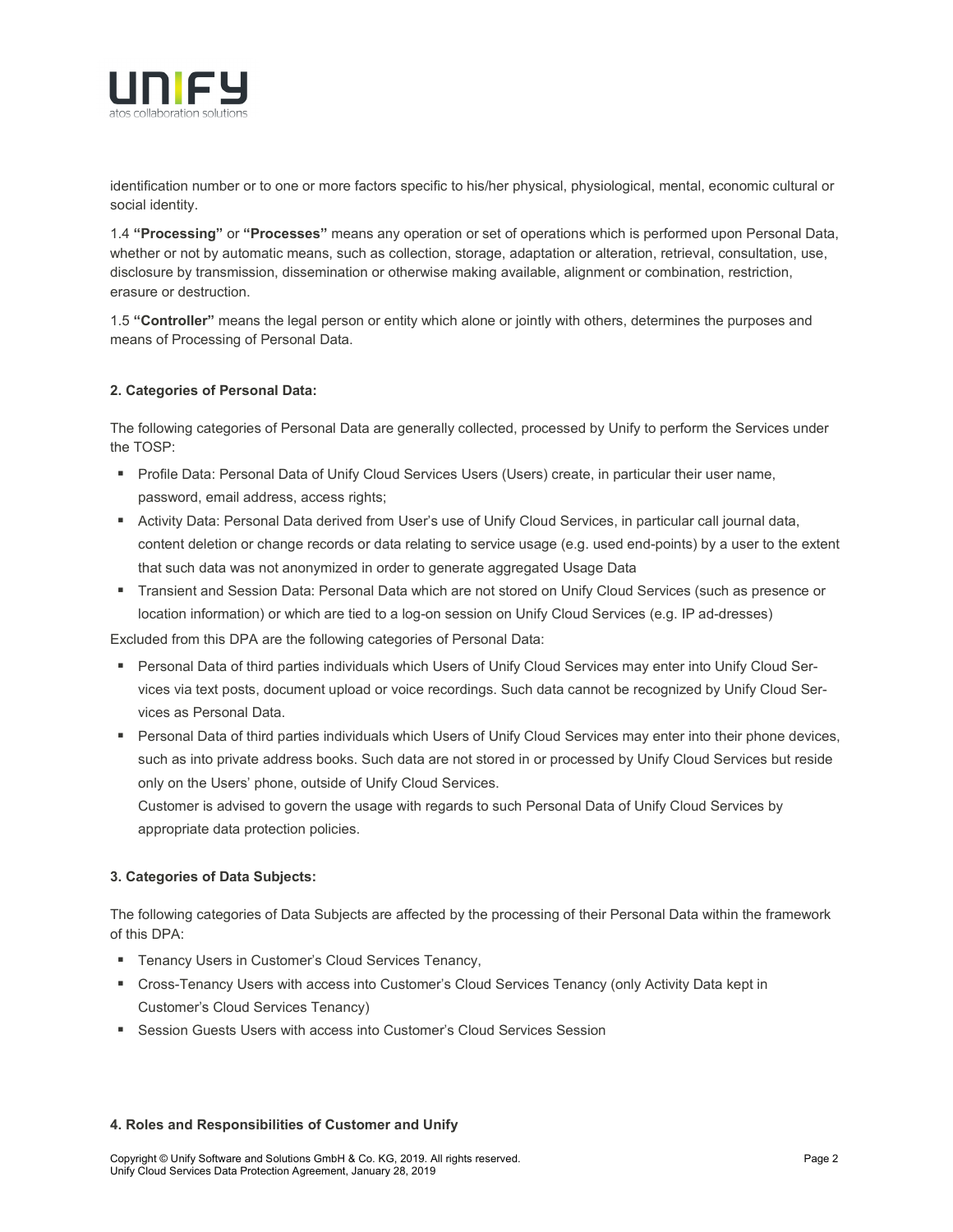

## **4.1 Customer Role and Responsibilities:**

4.1.1 **Purpose and Legality of Processing:** Customer shall be responsible for defining the purpose of Processing Personal Data, for the legality of the transfer of Personal Data to Unify, and for the legality of the data Processing. Customer shall, and shall cause its Affiliates and contractors, to comply with all its obligations under the Data Protection Laws when processing Personal Data in connection with the Cloud Services. In this respect, Customer shall notably ensure having obtained and maintaining all necessary registrations or authorizations with the competent data protection authorities and valid legal grounds to process Personal Data.

4.1.2 **Data Subjects Exercising Rights:** Customer shall be the primary contact for Data Subjects to exercise their rights as per applicable Data Protection Legislation.

4.1.3 **Accuracy, Quality, Legality, Reliability of Personal Data:** Customer shall have the sole responsibility for the accuracy, quality, legality and reliability of Personal Data, and of the means by which it acquires Personal Data for processing by Unify Cloud Services

4.1.4 **Risk Assessment:** Customer shall be responsible for the assessment of the risks resulting from the Personal Data Processing

4.1.5 **Records of processing Activities:** To the extent required by applicable law, Customer shall be responsible for keeping and maintaining Records of processing activities. Unify will make the respective information available in the "Information on Processing": [https://unify.com/en/legal-information/dps-for-circuit.](https://unify.com/en/legal-information/dps-for-circuit)

4.1.6 **Information of Data Subjects:** Customer shall be responsible for providing the information to Data Subjects on the processing of Personal Data as required by applicable Data Protection Legislation.

4.1.7 **Information on Split of Responsibilities to Data Subjects:** Customer is responsible to inform Data Subject about the responsibility split between the contracting parties as per this DPA.

4.1.8 **Data Protection Breach Notification:** Customer shall comply with any Data Protection Breach notification duties resulting from applicable Data Protection requirements. Where imposed by the applicable Data Protection Law, Customer is responsible for the notification of Data Protection Breach to the Data Subjects and the Data Protection **Authorities** 

4.1.9 **Changes in Applicable Legislation:** Customer must notify Unify in due time about changes in legal regulations that may affect the contractual duties of Unify under this DPA and which may require amending this DPA and the agreed remuneration. Unify may also submit proposals to Customer if Unify deems a certain change to be necessary to remain compliant with Applicable Law.

4.1.10 **Irregularities or Errors in Processing of Personal Data:** Customer shall inform Unify promptly and comprehensively about any errors or irregularities related to Data Protection Laws on the Processing of Personal Data that it becomes aware of.

4.1.11 **Notification of Recipients of Personal Data about Rectification, Erasure or Personal Da-ta, or Restriction of Processing:** Unify does not disclose Personal Data for any other purpose than for Processing required for the delivery of Unify Cloud Services (see section 8). To the extent that Customer discloses Personal Data to a recipient, e.g. by federating Unify Cloud Services with other cloud services of transmitting Personal data via Circuit interfaces outside Circuit, Customer is obligated to notify such recipients about requests of Data Subjects for rectification or erasure of disclosed Personal Data, or a restriction of processing.

4.1.12 **Disclosure of Personal Data:** Unify discloses Personal Data only to recipients to whom it is required to disclose the Personal Data for the purposes of the processing. See "Information on Processing", <https://unify.com/en/legal-information/dps-for-circuit> for details. Certain features of Unify Cloud Services allow customers and users to disclosure Personal Data to third parties. To the extent Customer or users of Customer takes advantage of such features, Customer is responsible for informing Data Subjects (article 4.1.6) and for including such use in the Records of Processing (article 4.1.5).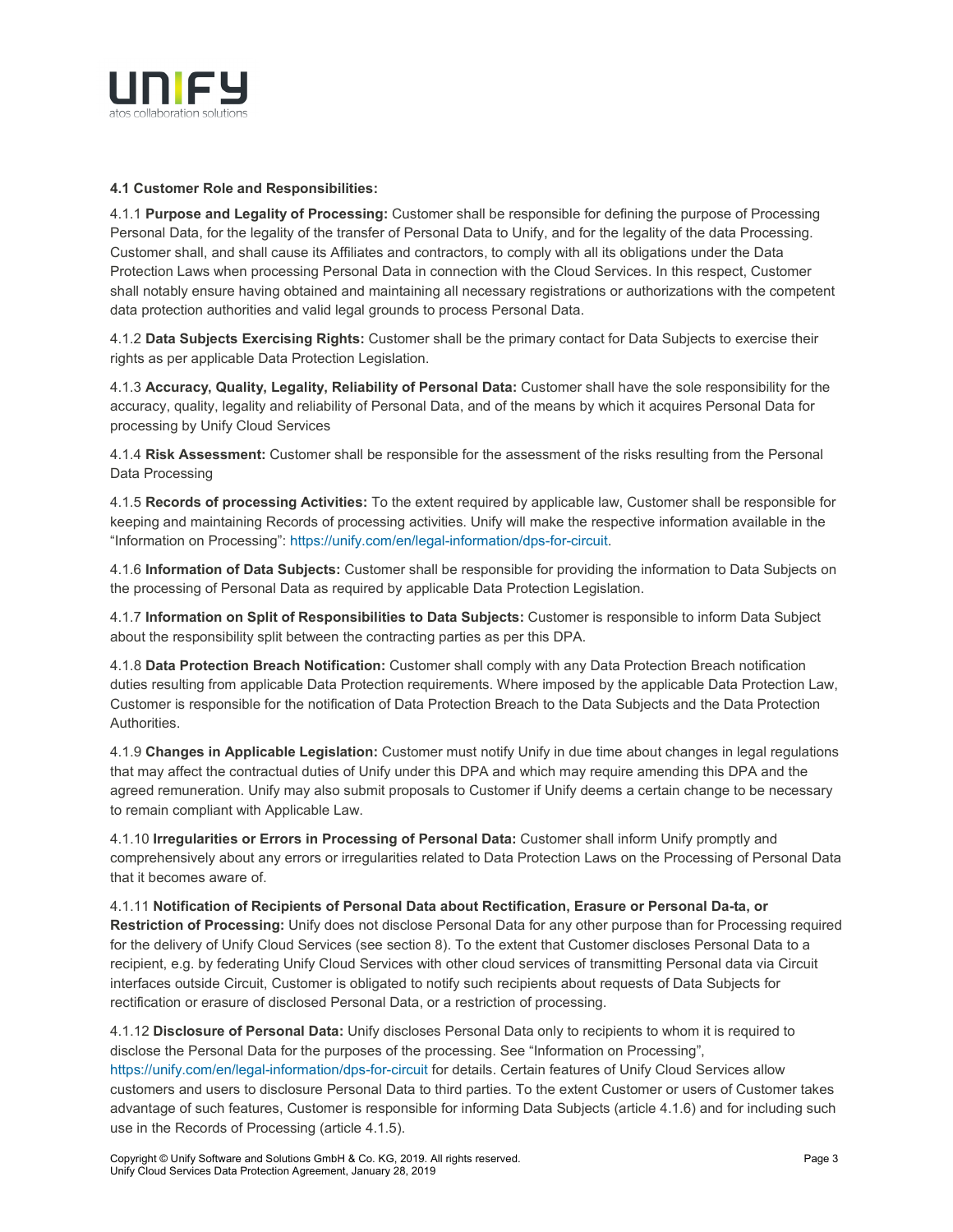

## **4.2 Unify Role and Responsibilities**

4.2.1 **Means of Processing:** Unify shall be responsible for defining the means of Processing and, in reference to articles 4.1.5 and 4.1.6, to provide information about those means to Customer, specifically to allow Customer to complete Records of Processing Activities and to inform Data Subjects as required by applicable Data Protection Legislation. This "Information on Processing" is presented unde[r https://unify.com/en/legal-information/dps-for-circuit.](https://unify.com/en/legal-information/dps-for-circuit)

4.2.2 **Scope of Processing by Unify:** Unify collects and processes Personal Data only within the framework of this DPA and the TOSP applicable to Unify Cloud Services provided to Customer, and to improve and upgrade these services. Material changes to the scope of Data Processing must be agreed jointly and must be documented. Unify hereby expressly recognizes that it shall only process Personal Data for the provision of Unify Cloud Services, and the improvement and upgrade of such Services.

4.2.3 **Implementation of Security Measures:** Unify shall be responsible for the implementation of security measures for the Processing of Personal Data within the framework of Unify Cloud Services. Unify shall take the appropriate Technical and Organizational Measures (TOMs), as laid out in Annex 1 to this DPA, designed to protect Customer's Personal Data against misuse and loss, or against any other Data Protection Breach in accordance with the applicable Data Protection Laws. Customer understands that TOMs are subject to technical progress and further development. In this respect Unify shall be permitted to use alternative, suitable measures, informing customers by making available a description of those measures upon request.

4.2.4 **Information on the Parties Split of Responsibilities to Data Subjects:** Unify is responsible to make the standard DPA document without any changes accessible to all Unify Cloud Services Users. In case this DPA contains changes to the standard DPA document requested by Customer, Unify has no responsibility to make these changes accessible to Data Subjects.

4.2.5 **Data Protection Breach Notification:** In context of article 4.1.8, in the event of a Data Protection Breach, Unify shall assist Customer and provide all necessary information it has access to in order to permit Customer to comply with its obligations. Unify shall notify Customer without undue delay of any breach of Customer's Personal Data discovered by Unify.

4.2.6 **Retention of Personal Data/Limitation to deletion:** Personal Data processed by Unify Cloud Services are generally retained until a) deleted by Customer or Unify Cloud Services Users, or b) a Customer-instructed retention period has expired, or c) the Cloud services agreement of Customer on Unify Cloud Services is terminated.

4.2.7 **Personal Data Deletion and Export upon Termination of Cloud Services Agreement:** Unify shall be responsible to delete all data entered by Customer and Unify Cloud Services Users into the Software applications provided by Unify Cloud Services ("Tenancy Data") including Personal Data at the end of the calendar month following the expiration or termination of Customer's use of the Unify Cloud Services, or at any time upon request by Customer. Up-on request by Customer, Unify shall provide an export of Tenancy Data in a data format which can be processed by Customer for porting to other Cloud services.

4.2.8 **Data Subjects Exercising Rights:** In the event Unify receives a request from a Data Subject to exercise rights as per Applicable Data Protection Law, Unify shall forward such request to Customer which shall then instruct Unify without undue delay as to how to proceed. Customer acknowledges that in case of a conflict between Data Subject and Customer, applicable legislation might force Unify to fulfil the Data Subject's request against Customer's objection. Unify would however not take such step without due consideration of the legal situation with Customer.

4.2.9 **Effects of Deletion of Personal Data:** Customer hereby confirms and acknowledges that in the event Customer requests Unify to delete Personal Data or restrict its processing, this may render the provision of the provided or subscribed-to products or services impossible. Unify shall notify Customer of such consequence before the execution of such request.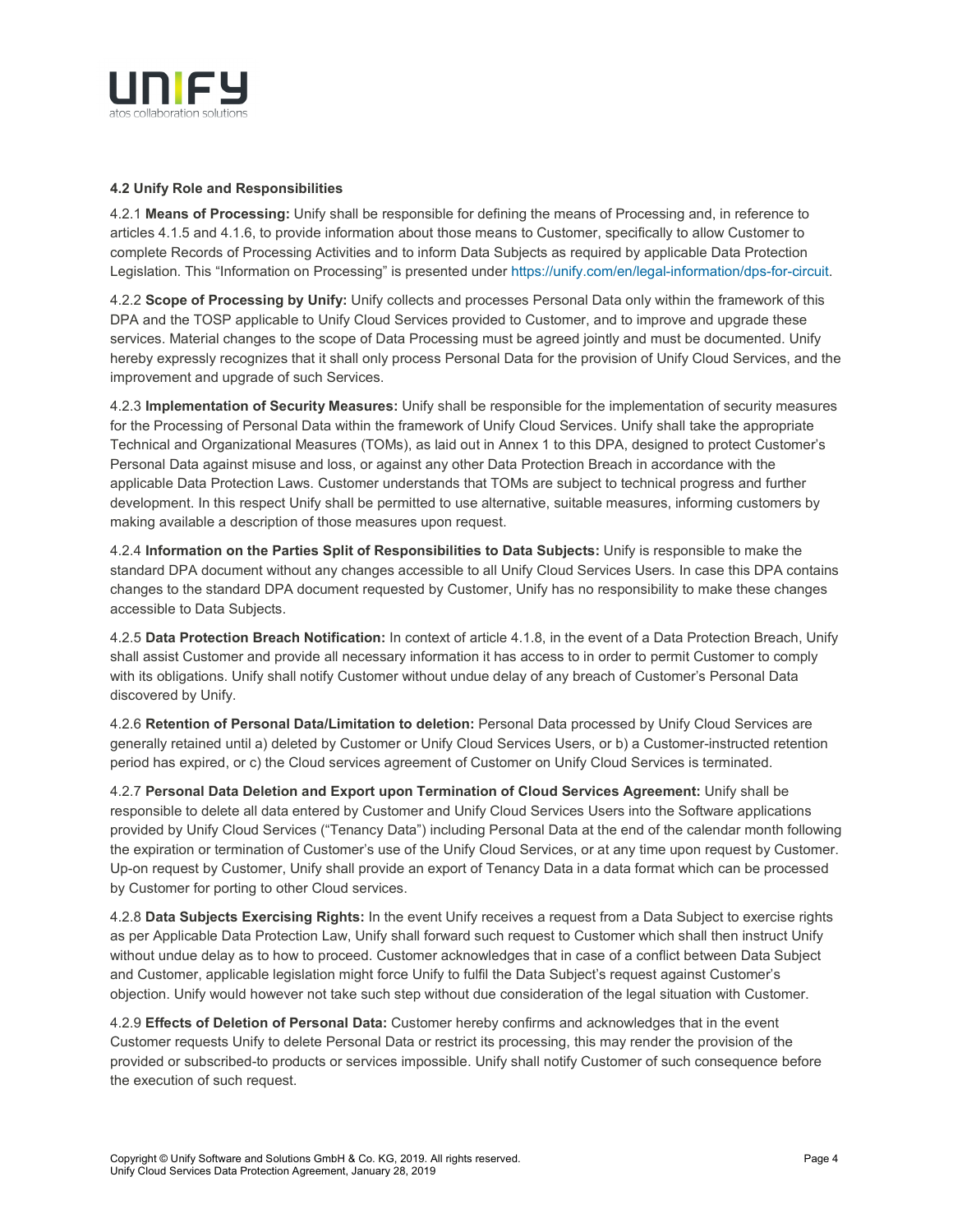

4.2.10 **Back-up Copies of Personal Data:** Unify shall make back-up copies of the Personal Data insofar as they are required to ensure correct Personal Data processing, and may copy and retain Personal Data that is needed for Customer's or Unify's compliance with its statutory document retention obligations.

4.2.11 **Handling of Media and Test Material:** Unify shall store and handle media provided to Unify, and all copies or reproductions thereof, with care so that they are not accessible by third par-ties. Unify shall be obliged to provide for a destruction of test material and other material containing Personal Data that is to be discarded on in a manner compliant with the law only on the basis of an individual request by Customer and at the latter's expense.

4.2.12 **Data Protection Officer:** Unify shall provide the contact details of Unify's data protection officer (DPO) on the internet. As of the Effective Date of this DPA, the DPO's current contact details are [dp.it-solutions@atos.net.](mailto:dp.it-solutions@atos.net)

## **5. Mutual Agreements and Responsibilities**

5.1 The Parties agree that any requests regarding Personal Data issued by Customer shall be made in a written and in explicit manner. In the event that such requests require a change of services, such change shall be renegotiated in good faith by both Parties, as well as the associated price.

5.2 Each of the Parties shall ensure that their respective personnel are bound by a legal obligation to comply with Data Protection obligations and to maintain data confidentiality, and that they are informed about other applicable provisions concerning the protection of Personal Data, in particular telecommunications secrecy. The obligation to maintain data secrecy continues to apply after termination of their work or employment contract.

5.3 Where Unify believes that compliance with Customer's requests could result in a violation of applicable Data Protection Laws, Unify shall promptly notify Customer thereof. Unify shall be entitled to suspend the implementation of the relevant request until it has been confirmed or amended by Customer.

5.4 Both Parties hereby acknowledge that the security measures detailed in Annex 1 (Technical and Organizational Measures) are providing sufficient guarantees to the Processed Personal Data. Customer understands that the technical and organizational measures are subject to technical progress and further development. In this respect, Unify shall be permitted to use alternative, suitable measures.

5.5 In the event Customer's Personal Data becomes subject to search and seizure, an attachment order, confiscation during bankruptcy or insolvency proceedings, or similar events or measures by third parties, Unify shall inform Customer without undue delay, if permitted by law. Unify shall, without undue delay, notify all parties pertinent in such action that Personal Data affected by their measures is the Customer's sole property and at Customer's sole disposition, and that Customer is the responsible body pursuant to Applicable Data Protection Law.

## **6. Requests from supervisory authorities**

6.1 Where required by Law, both Parties shall keep records of the Personal Data processed for the purposes of this DPA, cooperate and provide all necessary information for the fulfilment of the above obligations and notification duty under the Applicable Data Protection Law.

6.2 Where Unify has to assist Customer to meet Customer's legal obligations as stated in section 6, Customer shall reimburse Unify any reasonable additional costs associated with the provision of such assistance.

## **7. Audit Rights**

7.1 No more than once per year and upon a sixty (60) day prior written request, each Party shall have the right to conduct an audit of the other Party's compliance with this DPA, by reviewing the technical and organizational measures implemented by the audited party. Evidence for the implementation of such measures that do not relate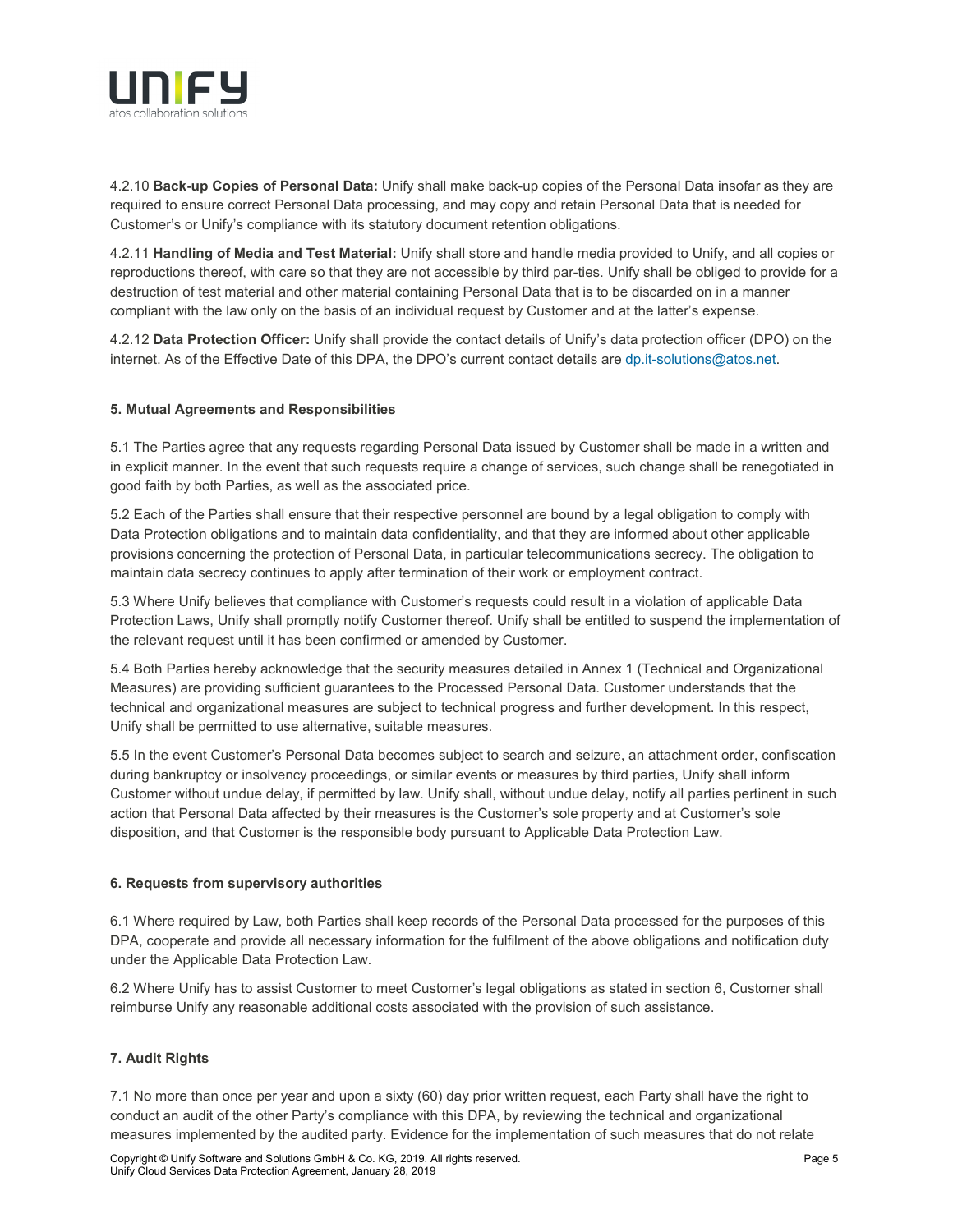

exclusively to this specific DPA or the Agreement may also be furnished by submitting a cur-rent certificate, reports or extracts from reports by independent third parties, e.g. by certified public accountants, account auditors, the audited Party's internal and/or external data protection officer(s), IT security department, internal and external data protection auditors, quality auditors, or by a suitable certificate is-sued after the audited Party's IT security or data protection were audited by a third party.

7.2 Each Party reserves the right to refuse to provide the other Party with business and trade secrets, operational know-how and any information the audit of which would pose a security risk for the audited Party or its customers, or which the audited Party is prohibited to provide or disclose such as data being protected by law or the data of other customers.

## **8. Sub-processors**

8.1 Customer hereby acknowledges and accepts that Unify may engage subcontractors for the provision of Unify Cloud Services. Such sub-contractors may be entities of the Atos Group ("Internal Subcontractors") or third party subcontractors ("External Subcontractors"). A complete list of approved sub-contractors as of the Effective Date of this DPA is provided under<https://unify.com/en/legal-information/dps-for-circuit> including the applicable safeguards for adequate protection of Personal Data.

8.2 In case Unify intends to engage a new external sub-contractor which is not identified in the list of approved subcontractors as of the Effective Date of this DPA, articles 9.2 and 9.3 shall apply. For the avoidance of doubt, it is expressly agreed that Internal Subcontractors shall not be governed by this provision and Customer is deemed not to object to the use of Internal Subcontractors.

8.3 Transfers of Personal Data to Third Party Countries:

8.3.1 Customer hereby expressly acknowledges and accepts that Personal Data may be transferred to and / or processed by External Subcontractors as provided for in article 8.1 above, including when these External Subcontractors are located outside the European Economic Area (EEA).

8.3.2 Internal Subcontractors are part of the Atos Group and therefore are bound by Binding Corporate Rules as approved by the European data protection authorities and which are available at

<https://atos.net/content/dam/global/documents/atos-binding-corporate-rules.pdf> (the "BCR"). Customer acknowledges that, in the event that Unify transfers Personal Data to any entity of the Atos group located outside the EEA, the BCR constitute a sufficient safeguard to establish that such entities provide an adequate protection to Personal Data as required under Applicable Data Protection Law. Accordingly, Customer hereby expressly consents that Personal Data may be transferred to any of the Atos Group entities bound by the terms of the BCR as listed in Annex 2 of the BCR. Unify shall make available by any appropriate means to Customer any updates to Annex 2 of the BCR. Customer commits to provide adequate information to Data Subjects regarding the BCR.

8.3.3 Where Unify transfers Personal Data to an External Subcontractor located outside the EEA which does not fall within the scope of the BCR, Customer hereby expressly grants Unify a mandate to enter into any relevant agreements to ensure that the receiving entity implements an adequate level of protection to Personal Data acknowledged as appropriate by the competent European or local authorities.

## **9. Changes to this DPA**

9.1 Customer acknowledges that terms in this DPA and in Annex 1 are subject to changes by Unify. A change requires consent by Customer if it a) affects the responsibility split between the contracting parties or b) limits the rights of Customer, or c) requires consent as per Applicable Data Protection Law. In other cases a change requires only information to Customer.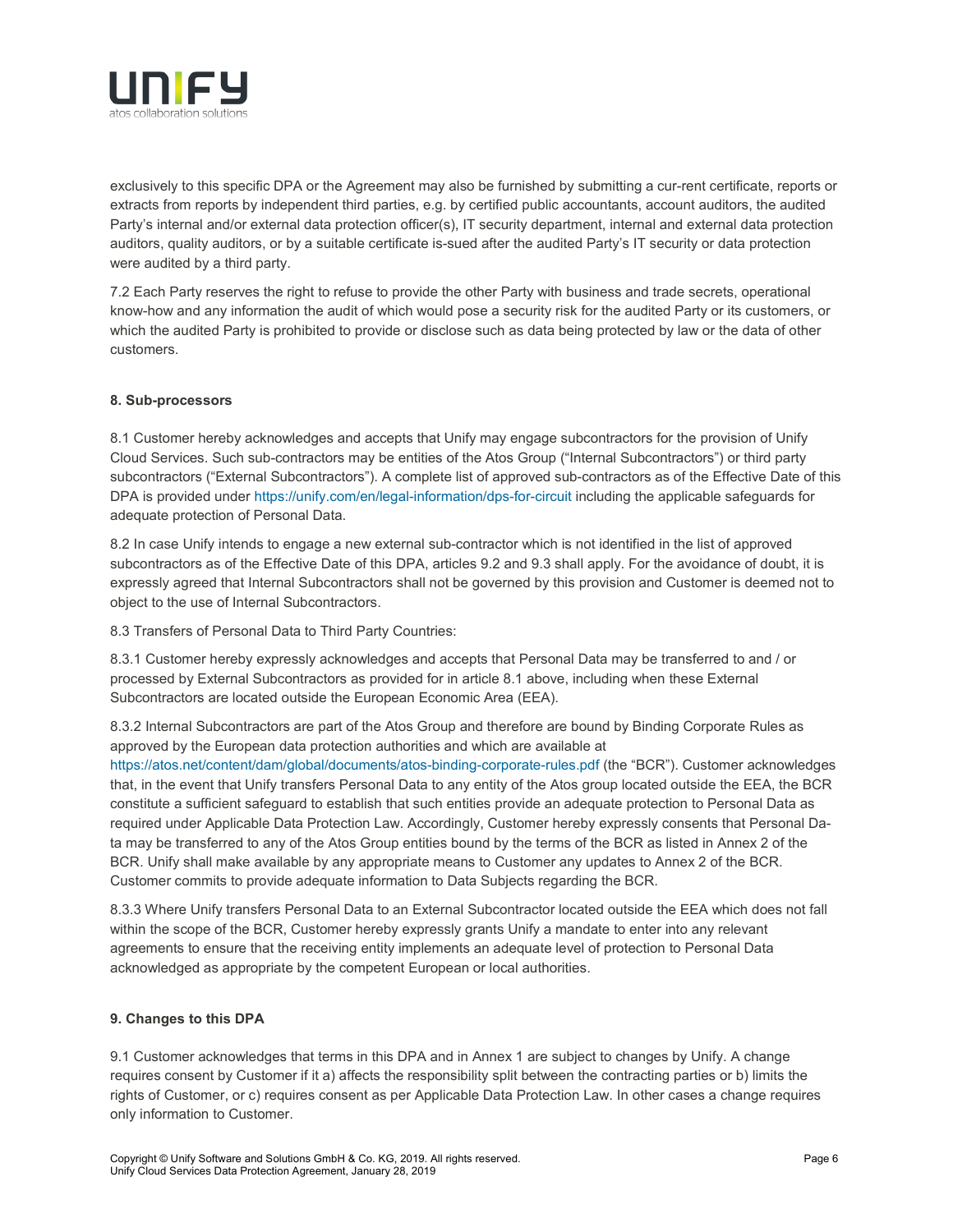

9.2 In case of a change which requires consent by Customer, Unify will notify Customer about the change via email to tenant administrator under which the Customer's Cloud Service Tenancy is registered at Unify, or via Unify's accredited sales partner with whom Customer holds the Cloud Services agreement for a Unify Cloud Service, and will make relevant information available to Customer for review at least thirty (30) calendar days prior to the change becoming effective. Unify will give Customer the opportunity to give consent or to object. If no objections by Customer is received by Unify after a response period indicated on the change notification, which is shall be at least ten (10) calendar days following the date of notification, Customer's consent shall be deemed given. In emergency situations, notice and response periods might be shorter.

9.3 Customer shall not object to a change without providing to Unify detailed written explanation of the grounds for such objection. Unify shall undertake commercially reasonable efforts to address Customer's concerns. Both Parties shall cooperate in good faith to reach an agreement. If no agreement can be reached, the Unify Cloud Services contracted by Customer will be terminated.

## **10. Liability**

10.1 Unify and Customer shall perform their respective obligations as set forth in this DPA and the Applicable Data Protection Law.

10.2 Customer shall have full liability for any breach of its obligations in section 4.1 above, as well as its obligations as set out in section 5 above.

10.3 Unify shall have full liability for any breach of its obligations in section 4.2 above, as well as its obligations as set out in section 5 above, subject to any dependency from Customer.

10.4 The breaching Party shall be exempt from liability if it proves that it is not in any way responsible for the event giving rise to the damage.

10.5 Where Customer and Unify are responsible for any damage caused in breach of an obligation in this DPA, each Party shall be held liable for the entire damage in order to ensure effective compensation of the Data Subject. The Party which has paid full compensation for the damage suffered shall be entitled to claim back from the other Party involved that part of the compensation corresponding to its part of responsibility for the damage.

## **11. Miscellaneous**

11.1 If any individual provision of the DPA is illegal, invalid, void, voidable or unenforceable, the remainder of the DPA will continue in full force and effect. The Parties shall agree upon an effective provision that, insofar as legally possible, most closely reflects the Parties' intent.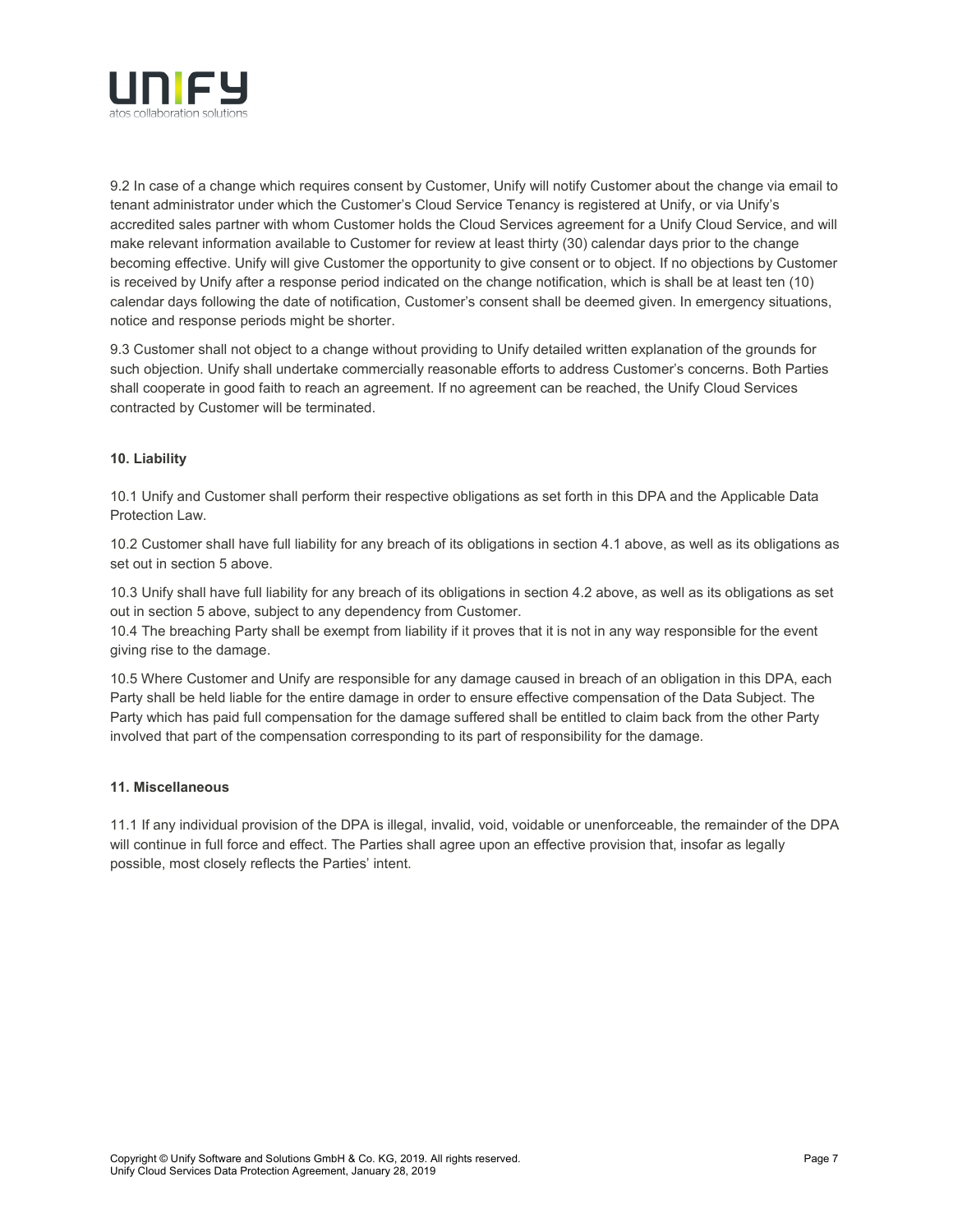

## Annex 1

## **Unify's General Technical and Organizational Measures**

At Unify, the technical and organisational measures required by law are implemented on the basis of Unify's Data Privacy and Information Security Framework (the "DIS Framework"), which defines policy standards (level 2) and operational procedures (level 3) in accordance with the international standard ISO27001 on the basis of Unify's corporate policy "Unify Data Privacy and Information Security Policy". The documents are available to Customer upon request.

The following description of the status quo of the elementary measures regarding the protection of data cannot cover any and all security measures in place at Unify. In particular in the context of data protection and data security, it is also not feasible to provide detailed descriptions of confidential measures, as the protection of security measures against unauthorised disclosure is as least as important as the security measure itself.

Customer is encouraged to discuss any individual questions relating to the technical and organizational measures with Customer's account manager at Unify, Unify's DPO and, where relevant, Unify's Chief Information Security Officer (CISO).

## **1. Entrance Control**

Technical or organizational measures regarding access control, especially regarding legitimation of authorized persons:

The aim of the entrance control is to prevent unauthorised people from physically accessing such data processing equipment which processes or uses Personal Data.

Due to their respective security requirements, business premises and facilities are subdivided into different security zones with different access authorizations. They are monitored by security personnel. Access for employees is only possible with an encoded ID with a photo on it. All other persons have access only after having registered before (e.g. at the main entrance).

Access to special security areas such as the service centre for remote maintenance is additionally protected by a separate access area. The constructional and substantive security standards comply with the security requirements for data centres

## **2. System Access Control**

Technical (password protection) and organizational (user master data) measures regarding the user ID and authentication:

The aim of the system access control is to prevent unauthorized use of data processing systems which are used for the processing and the use of Personal Data.

Each employee's user master data and individual identification code are registered in the global contact directory. Admission to the data processing systems is only possible after identification and authentication by using the identification code and the password for the particular system.

Additional technical protections are in place using firewalls and proxy servers.

In order to guarantee admission control, encryption technologies are used (e.g. remote access to the company network via VPN tunnel). The suitability of an encryption technology is measured against the protective purpose.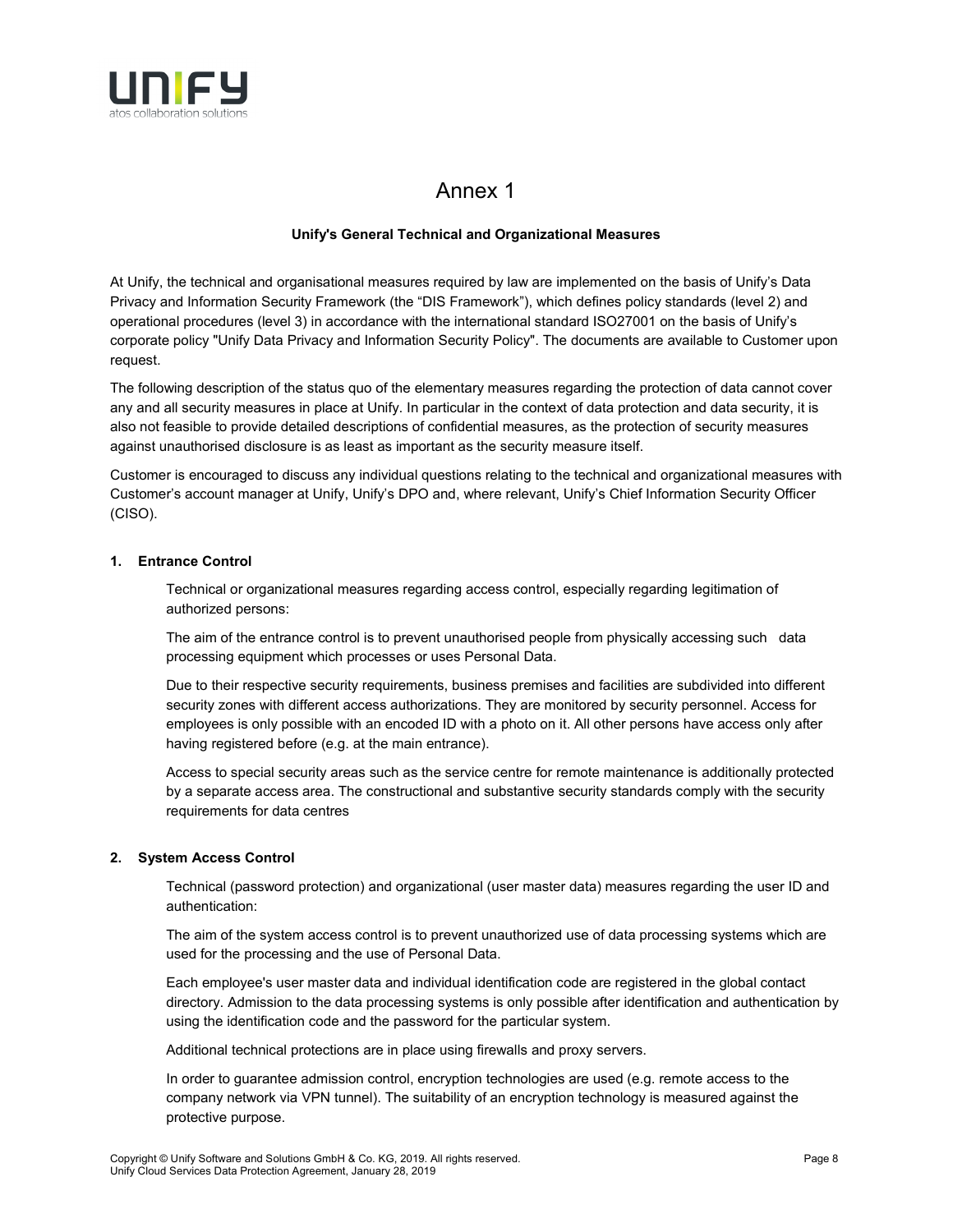

#### **3 Data Access Control**

On-demand structure of the authorization concept and of the data access rights as well as their monitoring and recording:

Measures regarding data access control are to be targeted on the fact that only such data can be accessed for which an access authorization exists and that Personal Data cannot be read, copied, changed or deleted in an unauthorized manner during the processing, use and after the saving of such data.

Access to data necessary for the performance of the particular task is ensured within the systems and applications by a corresponding role and authorization concept. In accordance to the "need-to-know" principle, each role has only those rights which are necessary for the fulfilment of the task to be performed by the individual person.

In order to ensure data access control, an encryption technology is used (e.g. remote access to the company network via VPN tunnel). The suitability of an encryption technology is measured against the protective purpose.

### **4 Transmission Control**

Measures regarding the transport, transfer, transmission or storage of Personal Data on data media (manually or electronically) as well as regarding the subsequent review:

The aim of the transmission control is to ensure that Personal Data cannot be read, copied, changed or deleted without authorization during their transfer or while stored on data media, and that it can be monitored and determined to which recipients a transfer of Personal Data is intended.

The measures necessary to ensure data security during transport, transfer and transmission of Personal Data as well as any other company or customer data are detailed in the policy on the protection of confidential business information. In this policy, there is a detailed description of the entire processing of data, from the creation of such data to their deletion, including the handling of such data in accordance with their classification.

In order to ensure transfer control, an encryption technology is used (e.g. remote access to the company network via VPN tunnel). The suitability of an encryption technology is measured against the protective purpose.

The transfer of Personal Data to a third party (e.g. customers, sub-contractors, service provider) is only made if a corresponding contract exists, and only for a specific purpose. If Personal Data are transferred to companies with their seat outside the EU/EEA, Unify provides that an adequate level of data protection exists at the target location or organization in accordance with the European Union's data protection requirements, e.g. by employing contracts based on the EU model contract clauses.

### **5 Data Entry Control**

Measures regarding the subsequent review, whether and by whom data were entered, altered or deleted:

The aim of the data entry control is to make sure with the help of appropriate measures that the circumstances of the data entry can be reviewed and monitored retroactively.

System inputs are recorded in the form of log files. By doing so, it is possible at a later stage to review whether and by whom Personal Data was entered, altered or deleted.

### **6 Data Processing Control**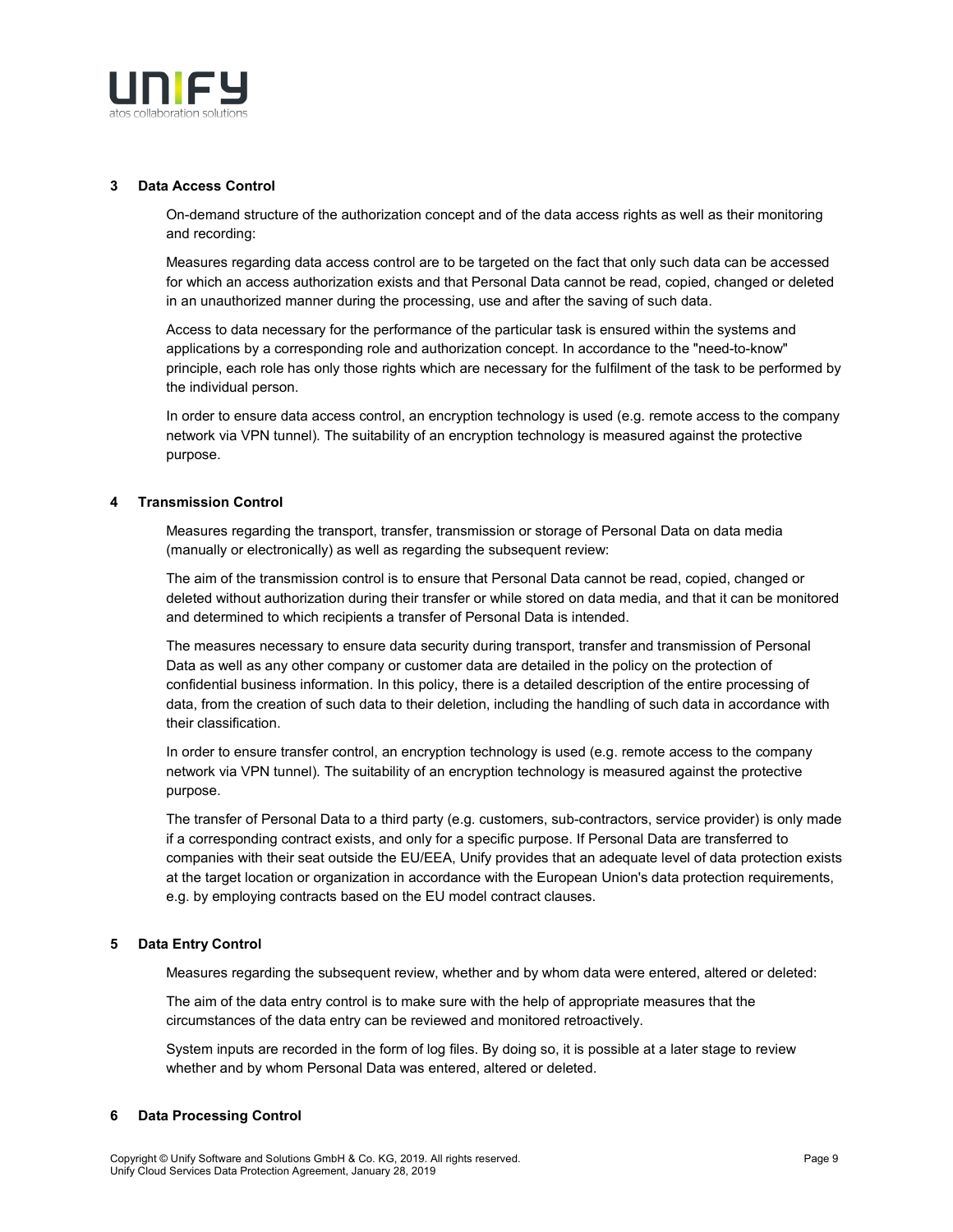

The aim of data processing control is to ensure that Unify only processes Personal Data in accordance with the Terms of Service Production (ToSP) issued by Unify for the contracted cloud service, and the provisions set forth in the Data Processing Agreement for Unify Cloud Services.

Personal Data processed in Unify Cloud Services only accessible to the technical support and operation organization. Unify has policies in place to prevent this organization from using Personal Data for any other purpose or to disclose Personal Information to any other organization or third party except upon instruction by Customer.

A transfer of Personal Data to a third party, such as a subcontractor, is only made under consideration of contractual arrangements and Applicable Data Protection Law.

### **7 Availability Control**

Measures regarding data backup (physical/logical):

The aim of the availability control is to ensure that Personal Data are protected against accidental destruction and loss.

If Personal Data is no longer required for the purposes for which it was processed, it is deleted promptly. It should be noted that with each deletion, the Personal Data is only locked in the first instance and is then deleted for good with a certain delay. This is done in order to prevent accidental deletions or possible intentional damage.

Due to technical reasons, copies of Personal Data may be present in backup files and may be made by mirroring of services. Subject to Unify's own statutory data retention obligation (see Processing Agreement), such copies are also deleted - if necessary, with a technically caused delay. The availability of the systems themselves is ensured in accordance with the necessary security level by corresponding security measures (e.g. mirroring of hard drives, RAID systems, USV).

### **8 Separation Control**

Measures regarding the separate processing (saving, changing, deletion, and transfer) of data with different purposes:

The aim of the separation control is to ensure that data which have been collected for different purposes can be processed separately.

Personal Data are used for internal purposes only (e.g. as part of the respective customer relationship). A transfer to a third party such as a subcontractor is solely made under consideration of contractual arrangements and data protection regulations.

Employees are instructed to collect, process and use Personal Data only within the framework and for the purposes of their duties (e.g. service provision). At a technical level, multi-client capability, the separation of functions as well as the separation of testing and production systems are used for this purpose.

#### **9. Additional procedures for regularly testing, assessing and evaluating the effectiveness of technical and organizational measures for ensuring the security of the processing (Art. 32 Section 1 lit. d GDPR; Art. 25 Section 2 GDPR)**

### **Data Protection Management**

The data protection at Atos is organized in a global organization with data protection officers and legal experts for the individual Global Business Units (GBU) and countries.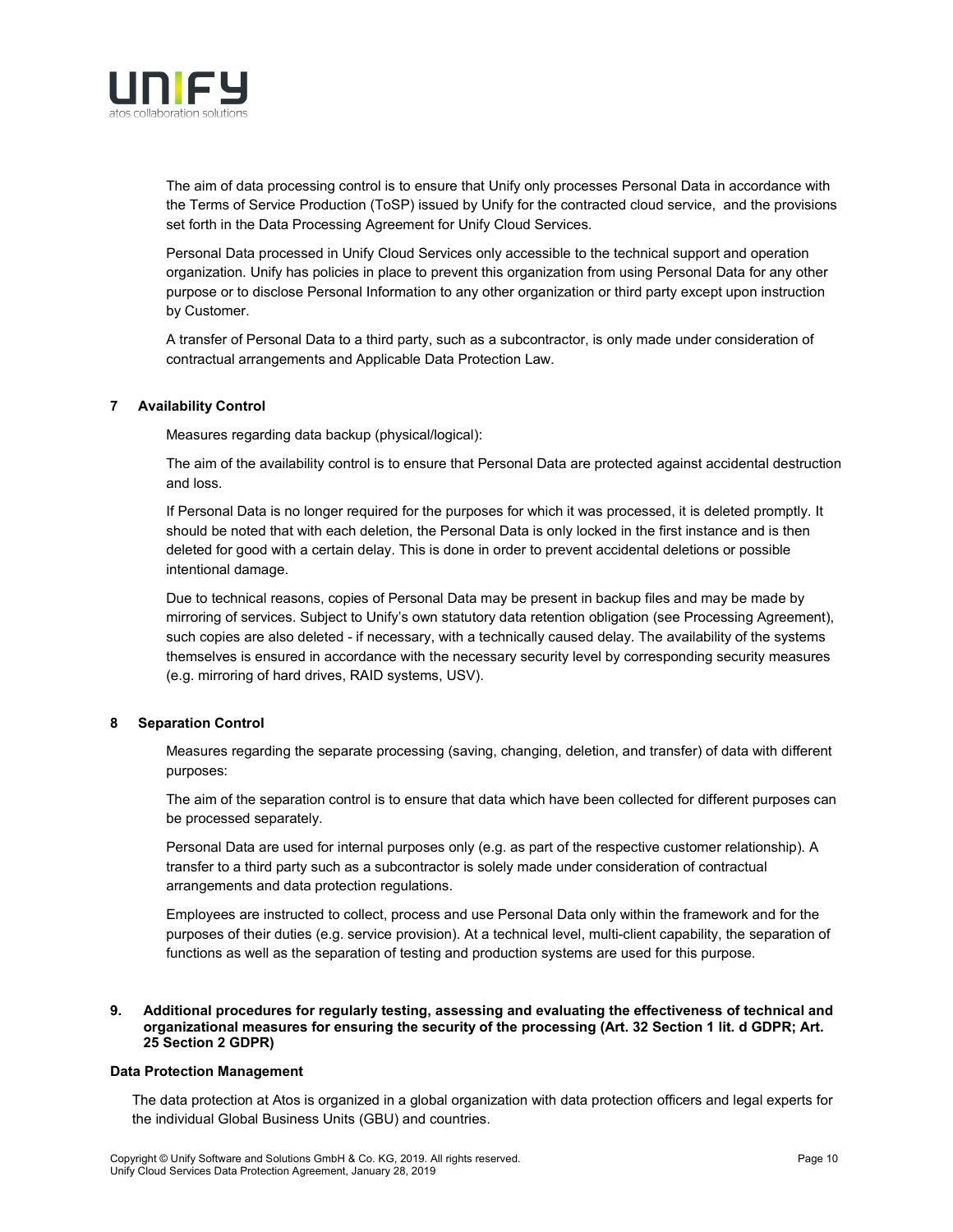

The GBU Germany has a data protection office with three appointed Data Protection Officers and at least one legal expert. The Data Protection Office is part of the data protection and information security organization, which regularly exchanges on its topics.

The Group Data Protection Policy is the basis for data protection at Atos, which describes the principles of data protection as well as the processes concerning the rights of the persons concerned, audits, training and awareness raising and refers to the global information security policy with its further regulations.

The Data Protection Office provides predefined documents in the Atos Integrated Management System (AIMS), such as forms, checklists, manuals, and work instructions used in HR and business processes. All employees are committed to data secrecy and the observance of company and business secrets and are dependent on GDPR, Articles 29 and 32 (4) to process personal data only on the instructions of the data controller. In addition, they were obliged to comply with the Telecommunications Act (Section 88) and, if appropriate, to safeguard social secrecy and / or bank secrecy.

In annual mandatory training sessions, Atos employees must update their privacy awareness.

The technical and organizational measures for data protection pursuant to GDPR, Article 32, are regularly reviewed within the scope of the ISO certification and the ISAE3402 audits. In addition, internal process audits also take account of data protection-relevant issues.

### **Risk and Security Management**

Atos conducts its services on the basis of a security management system. This includes, among other things, documented guidelines and guidelines for the IT / Data Center operation. They are based on statutory as well as internally established regulations. The security processes used are regularly checked. The guidelines are also binding for subcontractors. The Atos employees are trained every year in obligatory training sessions on security awareness.

Atos has implemented a risk management process across all company levels and has appointed dedicated risk managers at various levels of the organization to ensure the implementation of risk management.

The risk management processes are divided into operational risk management, which is relevant for proposals, contracts (from the transfer of the service to Atos or the start of the project to the completion of the project or the end of the service) and the operational area, i.e. the relevant locations, services and processes.

Risks, their assessment and the follow-up of the defined measures are documented in risk registers and regularly reviewed and updated by the responsible persons, with the involvement of the responsible risk manager and relevant experts. Controls are defined and documented for all inherent risks in the business. For each of these controls are responsible defined to regularly monitor the effectiveness.

### **Certification**

The German Atos companies are certificated according to

- DIN EN ISO 9001: 2015 (Quality Management)
- ISO / IEC 27001: 2013 (Information Security Management)
- ISO / IEC 20000-1: 2011 (IT Service Management)
- by Ernst & Young CertifyPoint B.V.
- The Unify companies are currently in the onboarding process.

## **Incident Response Management**

Security events are addressed by Atos to standard operating procedures and tool-based processes, which are based on "ITIL Best Practice", in order to restore fault-free operation as soon as possible. Security incidents are monitored and analysed promptly by the Atos Security Management organization. Depending on the nature of the event, the appropriate and necessary service teams and specialists will participate in the process, including the Atos "Computer Security Incident Response Team" (CSIRT). The Unify companies are currently in the onboarding process to this Incident Response Management.